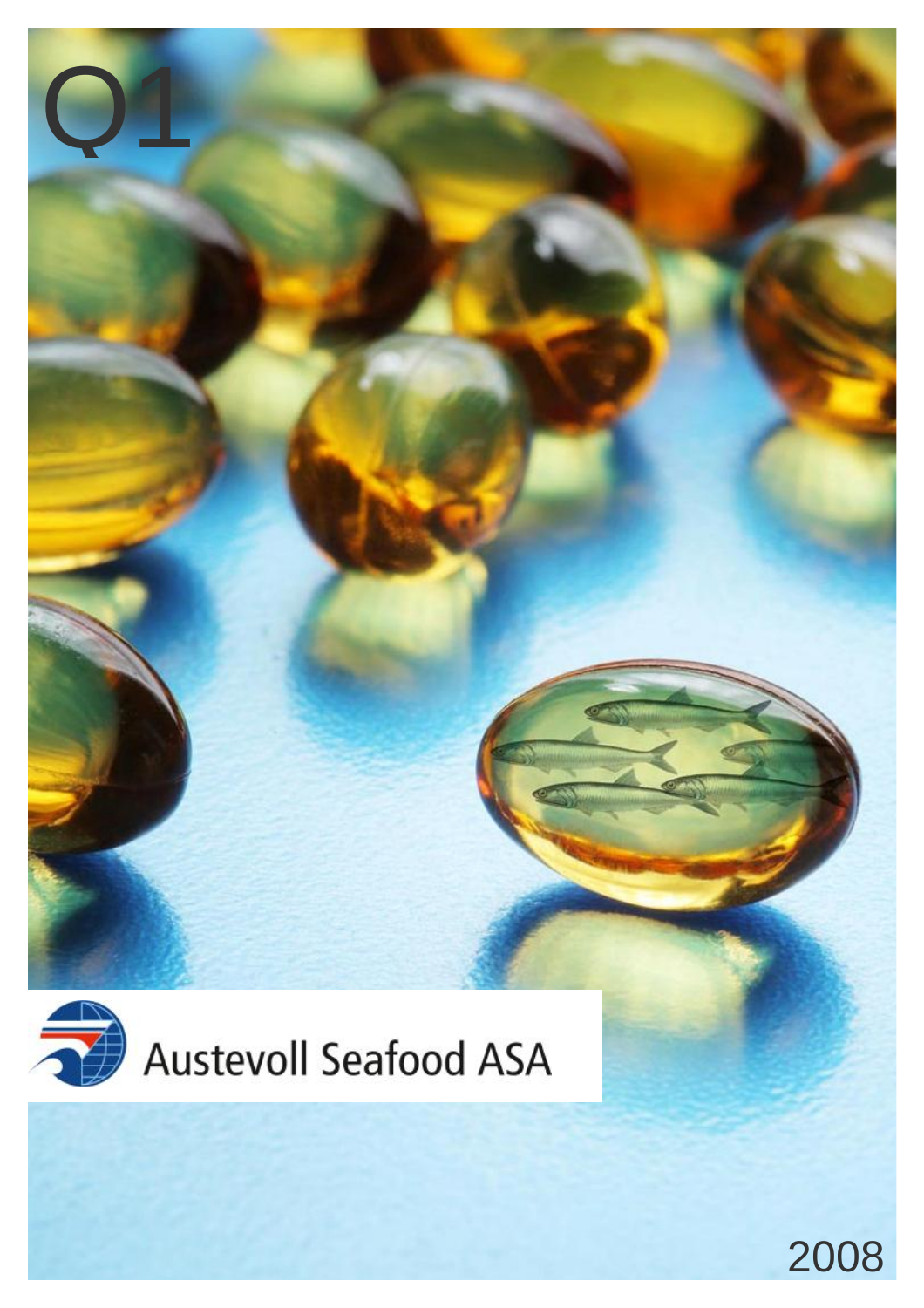

**Good fisheries for human consumptions in Peru, good production of fishmeal and oil in Norway, limited fisheries in Chile, a stable market for fishmeal, good markets for consumer products and fish oil** 

The group's income in the first quarter of 2008 amounted to NOK 742.0 million, compared with NOK 848.0 million in the first quarter of 2007. The operating profit before depreciation (EBITDA) amounted to NOK 69.8 million in the first quarter of 2008, compared with NOK 136.5 million in the first quarter of 2007.

The main reasons for the reduction in turnover and EBITDA are lower fishmeal prices compared with the same period in 2007. Colder water in the sea in Chile in the first quarter has meant that the fisheries there did not start until late February. This has resulted in reduced catches and a reduced volume of consumer products sales in the first quarter of 2008 compared with the same quarter in 2007.

In Norway, the first quarter is normally the quarter with the largest production of fishmeal and fish oil because it is the peak season for blue whiting fisheries. In addition, significant amounts of Norwegian spring spawning herring are caught, and trimmings from consumer product production are used in the production of fishmeal and fish oil. In Peru, most fisheries this quarter have been for human consumption. Fishing for anchoveta for fishmeal and fish oil production did not start until 21 April. After a late start, the fisheries in Chile are now well under way, and we expect the group to meet its quotas as usual in 2008.

Changes in the fishing pattern and quota regulations cause the catch volume, and therefore also the degree of utilisation of the group's production facilities, to fluctuate from quarter to quarter. The seasonal fluctuations in catch volume cause corresponding fluctuations in the short-term key figures.

AUSS has improved its position further through acquisitions in the Norwegian fishmeal and fish oil segment. In January, AUSS's subsidiary, Welcon Invest AS, bought 40% of Bodø Sildoljefabrikk AS.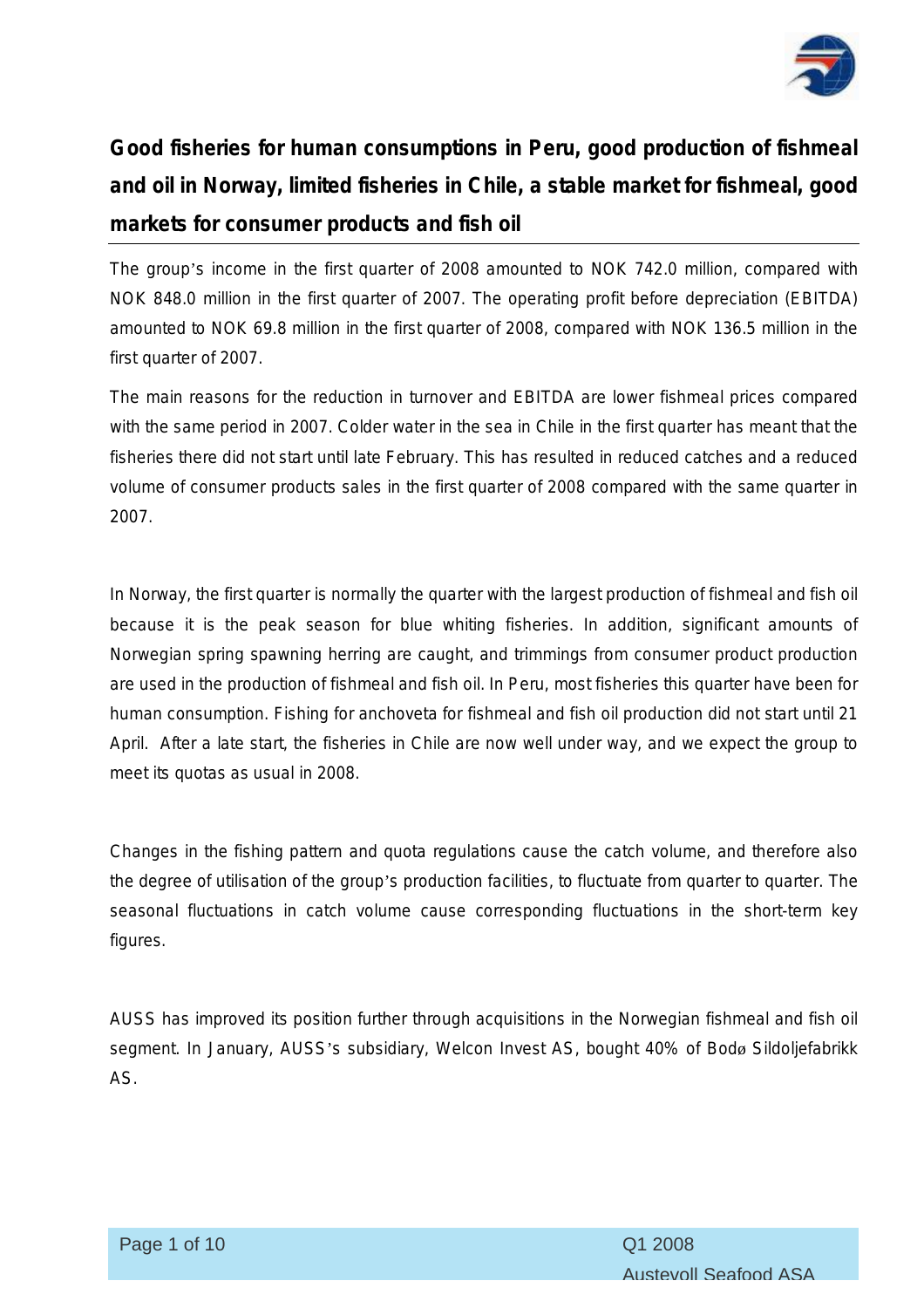

### **Key figures**

Key figures for the Group

| All figures in NOK 1.000         | Q1 08      | Q107          | 2007       |
|----------------------------------|------------|---------------|------------|
|                                  |            |               |            |
| Operating income                 | 741 976    | 847 982       | 3 468 957  |
| <b>EBITDA</b>                    | 69 762     | 136 529       | 483 411    |
| EBITDA %                         | 9%         | 16 %          | 14 %       |
| Earnings per share               | $-0.07$    | 2,02          | 2,72       |
| <b>Total assets</b>              | 8 905 857  | 8 8 6 7 5 8 3 | 8 813 030  |
| Equity                           | 4 191 318  | 4 252 133     | 4 228 611  |
| Equity ratio                     | 47 %       | 48 %          | 48 %       |
| Net interest bearing debt (NIBD) | $-2714061$ | -1 975 520    | $-2514792$ |

### **Strategic considerations**

#### **Purchase of 40% of the shares in Bodø Sildoljefabrikk**

In December, AUSS's subsidiary Welcon Invest AS entered into an agreement to buy up to 40% of the shares in Bodø Sildoljefabrikk AS. The purchase was carried out on 23 January 2008, partly through the purchase of existing shares and partly through a private placing.

The company has a capacity of approximately 80,000 tonnes of raw material, and is in a strategic location in relation to rich fishing grounds for pelagic fish.

## **AUSS and Origin Enterprises plc (Origin) in preliminary discussions about the merging of the companies' European fishmeal and fish oil activities.**

On 22 January 2008, AUSS reported that it had started preliminary discussions with Origin with a view to combining their respective fishmeal and fish oil activities in Europe. The result of the discussion is contingent on a final agreement, confirming due diligence process, agreed legal documentation, the approval of the boards of directors of both companies and relevant permits.

AUSS operates its European fishmeal and fish oil activities through its wholly-owned subsidiary Welcon Invest AS. Origin's fishmeal and fish oil activities are operated through wholly-owned subsidiaries in Ireland and the UK in addition to the company's 50% stake in a production plant on Shetland.

The process is yet to be completed.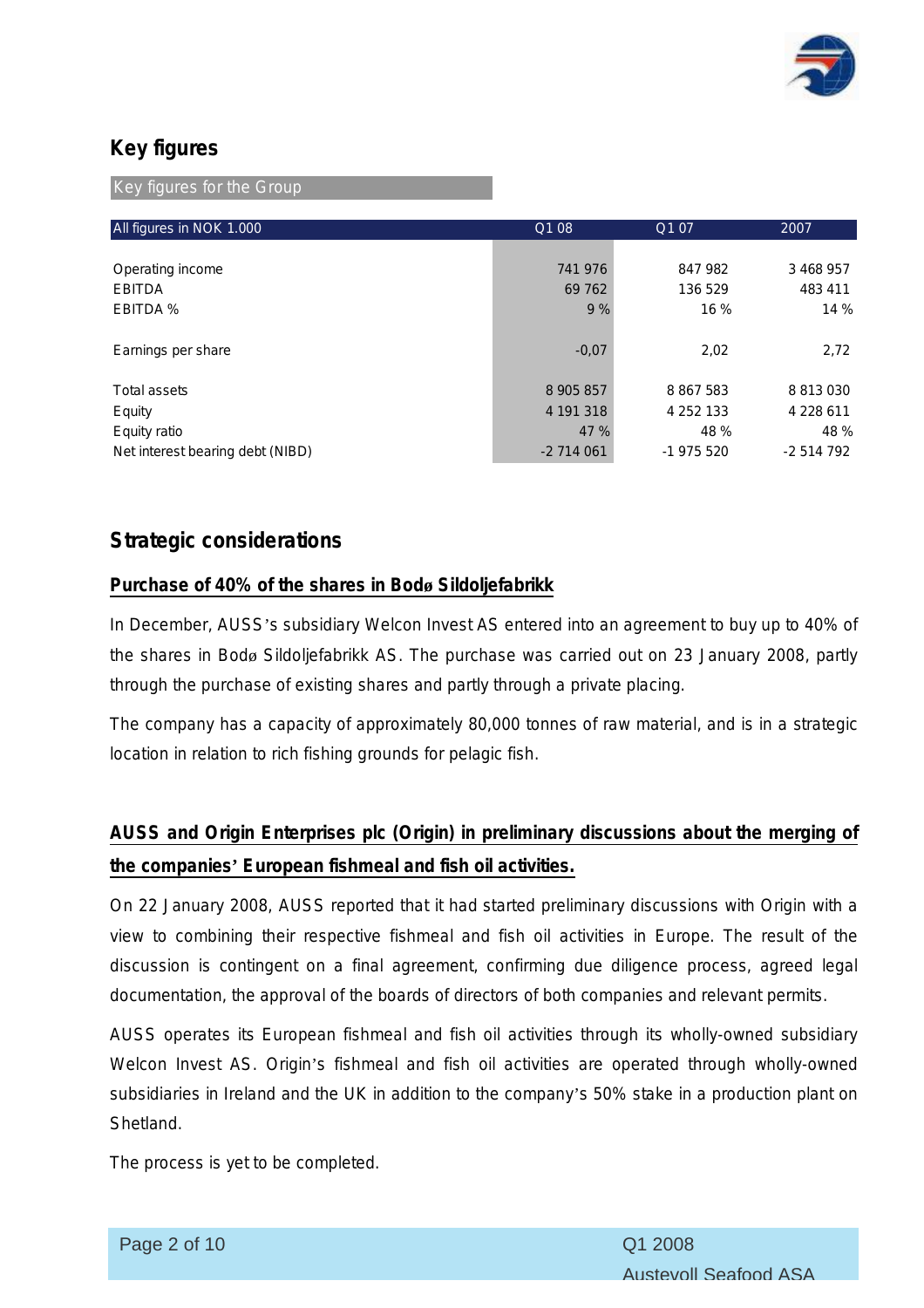

### **Group performance**

#### **First quarter 2008**

AUSS's operating income was NOK 742.0 million in this quarter (Q1 2007: NOK 848.0 million). The effect of the increased sales volume of fishmeal and fish oil was counteracted by lower fishmeal prices, and, in addition, a smaller quantity of consumer products was sold in the first quarter of 2008 compared with the same quarter of 2007. The reduction in the quantity of consumer products sold is caused by a reduced catch volume and ensuing reduced production of consumer products in Chile.

EBITDA for this quarter was NOK 69.8 million (Q1 2007: NOK 136.5 million). The EBITDA reduction is the result of lower fishmeal prices and a reduction in the volume of consumer products sold in this quarter. Fisheries in Chile did not get underway until the end of February, and the vessels had to travel further to reach the fishing grounds than they normally do at this time of year. Operating costs for this activity has therefore increased in this quarter. The fisheries are now well under way, and we expect the group to meet its quotas as usual in 2008.

EBIT for this quarter was NOK 15.8 million (Q1 2007: NOK 83.3 million). Depreciation has increased due to acquisition of activities in 2007.

Income from associated activities in the first quarter amounted to NOK – 27.0 (Q1 2007: NOK 16.9 million). Lerøy Seafood Group ASA accounts for NOK -31.1 million of this. Lerøy Seafood Group ASA's result has been significantly affected by negative IFRS adjustments of the biomass during this quarter. Net interest expenses total NOK - 48.0 million (Q1 2007: NOK -20.6 million). The increase in net interest expenses is a combination of increased debt and a higher Norwegian interest rate level. Net financial items are positive for this quarter, which is a result of changes in currency values resulting from the weakening of the US dollar compared with Norwegian kroner, Peruvian soles and Chilean pesos.

The loss after tax for this quarter was NOK 12.0 million (Q1 2007: profit of NOK 365.9 million). The group's financial performance in the first quarter of 2007 was strongly influenced by its salmon activities, with sales income amounting to NOK 314.9 million

### **Balance sheet at 31 March 2008**

The group had a balance sheet total of NOK 8.906 million at the end of March, compared with NOK 8.813 million at the end of 2007. The group's equity at the end of March was NOK 4.191 million, compared with 4.229 at the end of 2007. The equity ratio was 47% at 31 March 2008 compared with 48% at 31 December 2007.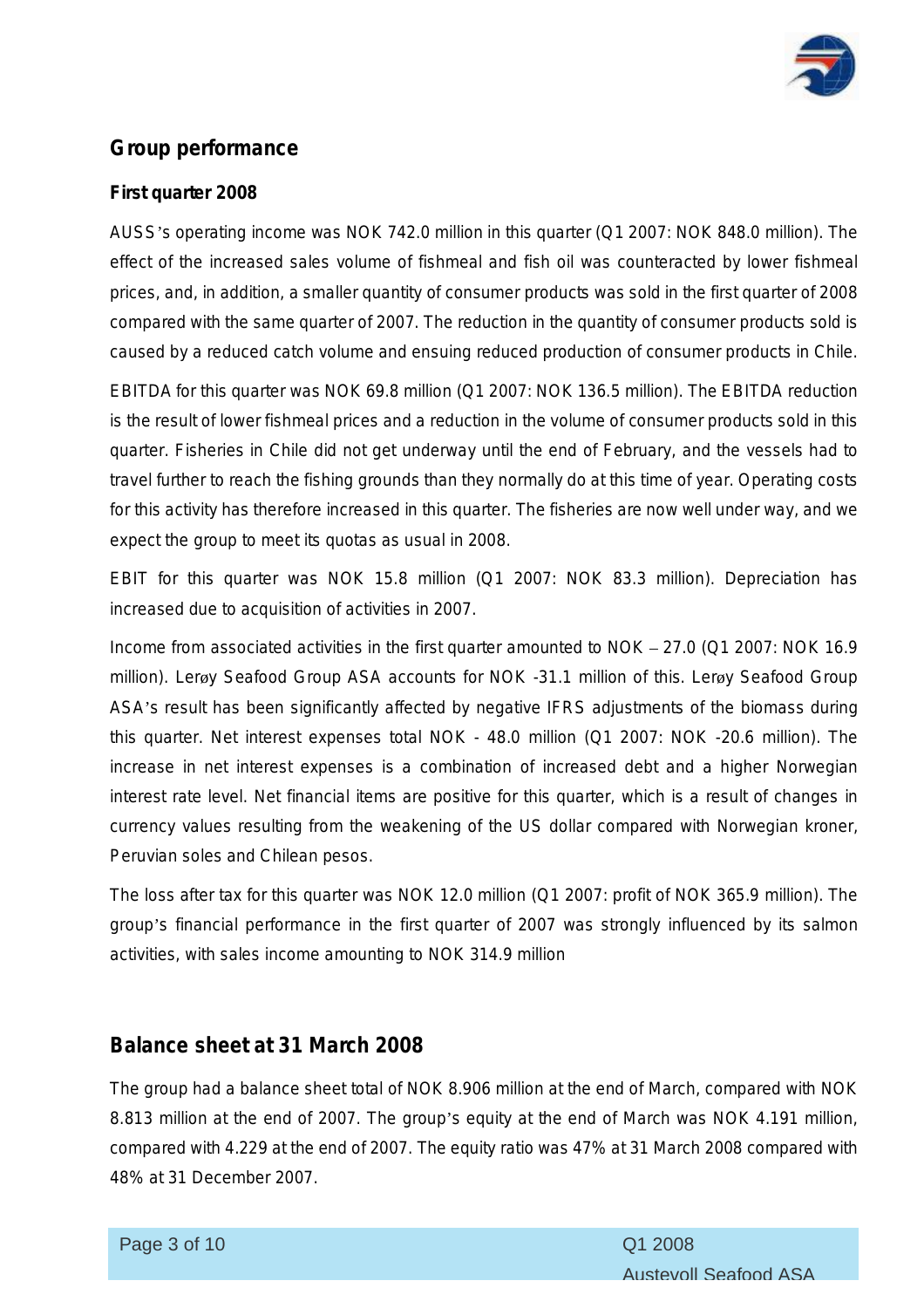

Net interest-bearing debt amounted to NOK 2.714 million at 31 March 2008, compared with NOK 2.515 million at 31 December 2007. The group's cash balance at 31 March 2008 amounted to NOK 865 million compared with 1,041 at 31 December 2007. The company's cash balance does not include unutilised withdrawal rights.

### **Segments**

#### **Fishmeal and fish oil**

Operating income for the first quarter of 2008 was NOK 448.8 million (Q1 2007: NOK 424.7 million), and EDITDA was NOK 62.2 million (Q1 2007: NOK 104.1 million). As expected, the price of fishmeal has been lower in the first quarter of 2008 than in the same quarter of 2007, while we have seen the opposite development for fish oil. The price of fishmeal has shown a gradual increase during the first quarter and has continued to rise in the second quarter.

Approximately 78,000 tonnes of fishmeal and fish oil was sold during the first quarter, compared with 60,000 tonnes during the same quarter last year.

In Norway, the first quarter is the peak season for blue whiting fisheries, and in addition, significant amounts of Norwegian spring spawning herring are caught, and trimmings from consumer product production is used in the production of fishmeal and oil. The blue whiting fisheries started somewhat later than usual this year, so that some of the fish has been caught in April. In Peru, most fish caught this quarter has been for human consumption. Trimmings from consumer product production are used in the production of fishmeal and fish oil. Fishing for anchoveta for fishmeal and oil production did not start until 21 April. In Chile, the production of fishmeal and fish oil has primarily been based on raw material purchased from coastal fishermen.

#### **Consumer products**

Operating income for the first quarter of 2008 was NOK 139 million (Q1 2007: NOK 240.2 million), and EDITDA was NOK 10 million (Q1 2007: NOK 43.8 million).

Because of the low catch volume, a considerably smaller quantity of frozen and tinned products was sold than in the same period of 2007. The total volume of consumer products sold breaks down as follows: approximately 800 tonnes of frozen products (Chile and Peru), which is a reduction of about 7,000 tonnes compared with the same period in 2007. Approximately 639,000 boxes of tinned products have been sold, compared with approximately 1.2 million boxes for the same period in 2007 (Chile and Peru). The company expects to fully utilise its catch quotas for the year, and expects a high demand for frozen and tinned products in the time ahead. The volume for high

Page 4 of 10 Q1 2008

ī

Austevoll Seafood ASA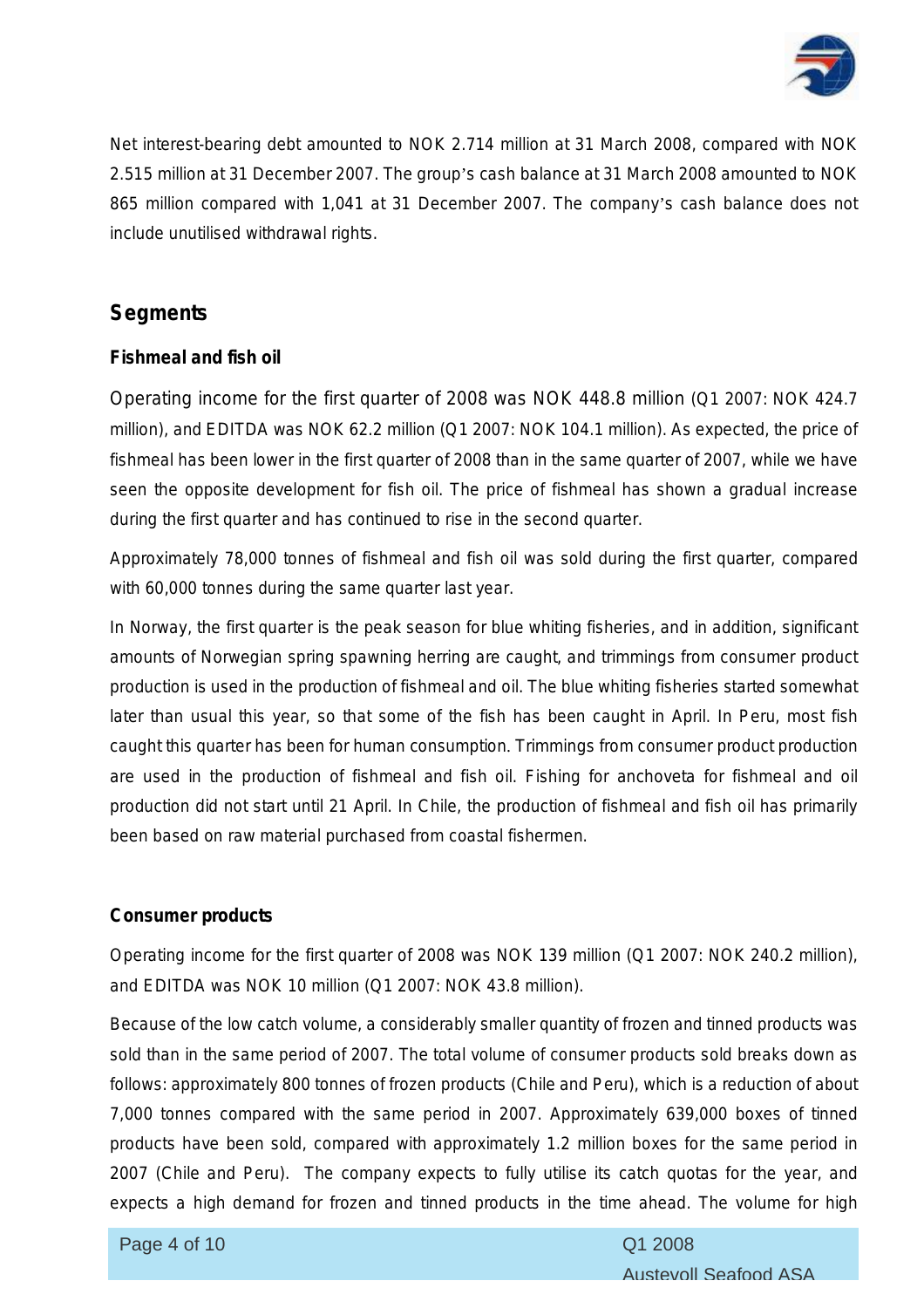

concentrated and low concentrated Omega 3 oils has increased marginally compared with the same period in 2007. We have sold approximately 301 tonnes of high concentrated Omega 3 oils and approximately 90 tonnes of low concentrated Omega 3 oils during this period. The production of high concentrated Omega 3 products is relatively evenly distributed throughout the year.

#### **Trading**

Operating income for the first quarter of 2008 was NOK 186 million (Q1 2007: NOK 232 million), and EDITDA was NOK 1 million (Q1 2007: NOK - 5 million)

The trading activities include the sales companies Chilefood and Atlantic Pelagic AS, which handle all sales activities for the production companies Austevoll Fiskeindustri AS, Sir Fish AS and Modolv Sjøset AS. The performance of the Norwegian production companies also fall within this segment.

The first quarter was, as usual, a good quarter for pelagic consumer industry in Norway in terms of both sales and production, based on the main raw material Norwegian spring spawning herring. We see improvement in this area compared with the same period of 2007.

### **Shareholder information**

As of 31 March 2008, the company had 3,047 shareholders. The share price at the end of March 2008 was NOK 35.20.

### **Market conditions and prospects**

#### **Fishmeal/oil**

During first quarter fishmeal prices have been lower influenced by business closed in November and December mainly. The situation improved much during second quarter (business closed from February onward) due to reduced supply from South America (lack of fishing in Chile and slow fishing in southern Peru during January & February) as well as strong increase of vegetable protein and further weakness of the US Dollar. Recovery of consumption in China, especially in the animal feed business, has also been supportive. The board expects stable to increasing fishmeal prices and continued good fish oil prices.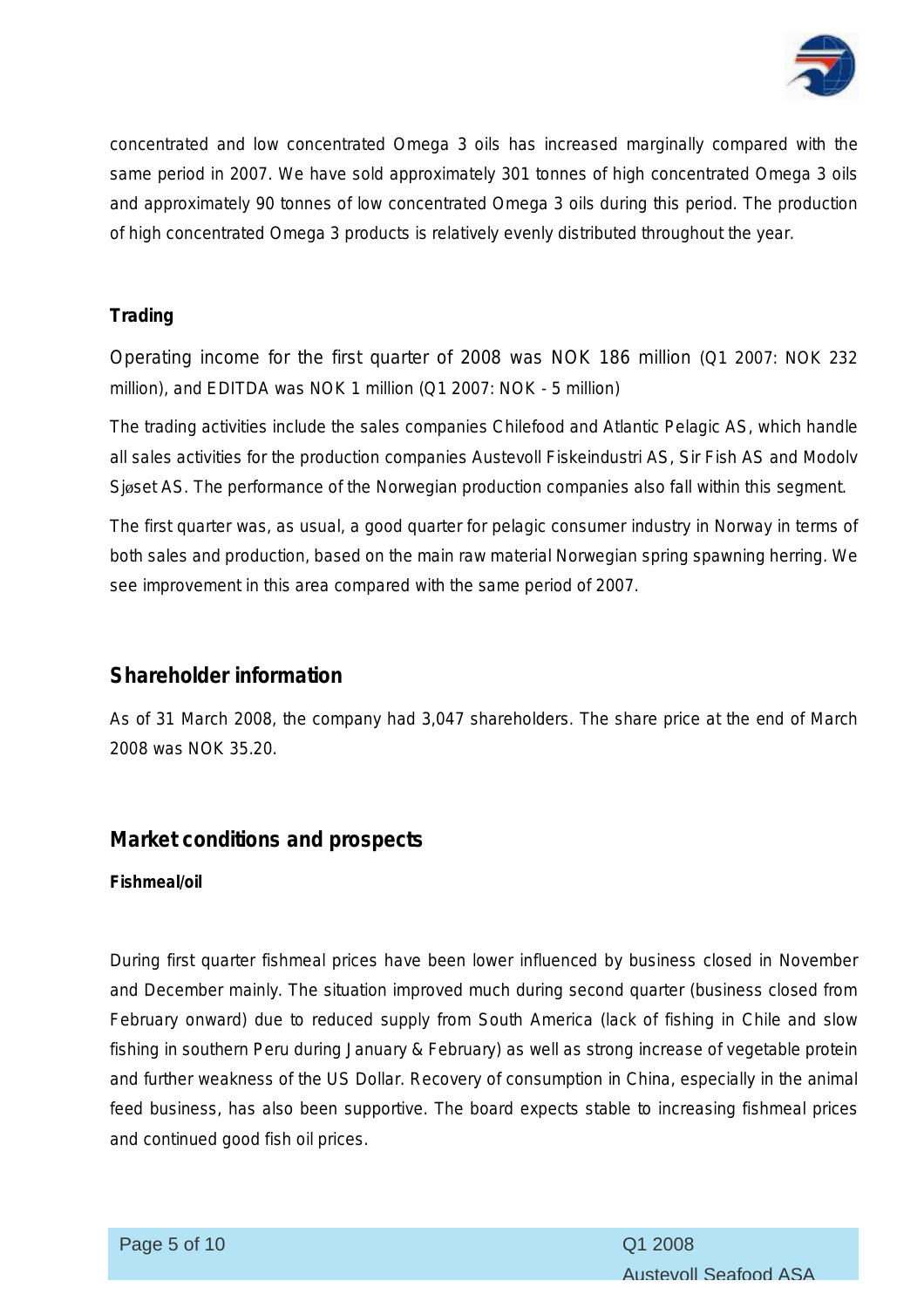

#### **Consumption products**

Prices of all canned fish and frozen products have increased during first quarter and the board expects steady good demand and increasing prices for the group' s consumption products.

#### **Omega 3**

The Omega 3 concentrate market is still experiencing uncertainties related to raw material shortness which has resulted in higher crude fish oil prices in first quarter. The market continues developing with growing consumer interest in managing their health. The Scandinavian market is steady. The US and the rest of Northern Europe are experiencing an increasing consumption.

The last year's investments within the fishing fleet and processing plants gives the group a good position to utilize its fishing quotas. The Board of Directors expects a good demand for all of the group's products in the years to come and a good activity for the rest of the 2008.

> Storebø, 23 May 2008 The board of directors of Austevoll Seafood ASA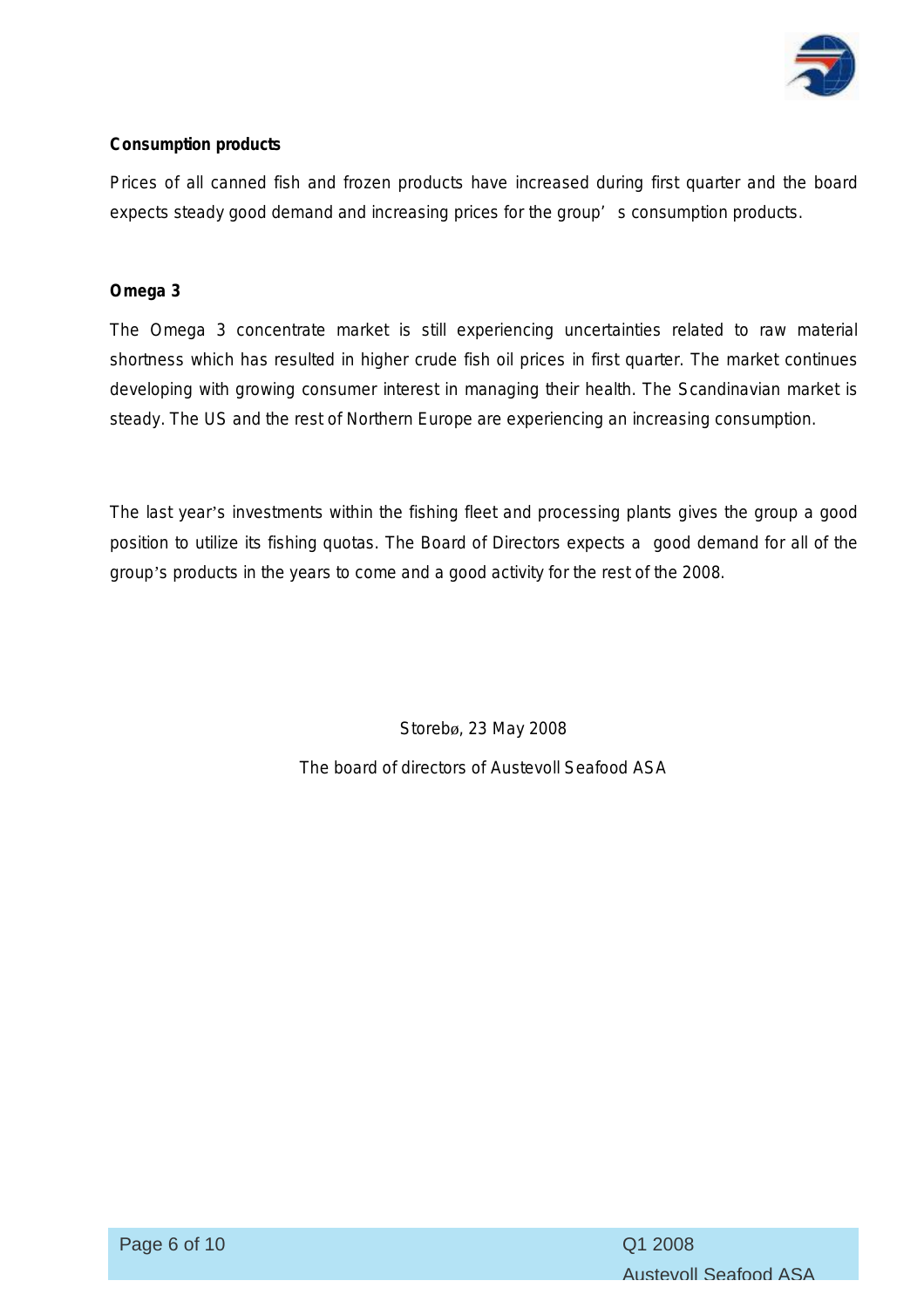

# **PRELIMINARY FINANCIAL PERFORMANCE REPORT FOR THE FIRST QUARTER OF 2008**

#### Condensed Condolidated Income Statement

| All figures in NOK 1.000                      | Q1 08    | Q107     | 2007      |
|-----------------------------------------------|----------|----------|-----------|
|                                               |          |          |           |
| Operating income                              | 741 976  | 847 982  | 3 468 957 |
| Raw material and consumables used             | 451894   | 497 916  | 2 174 352 |
| Salaries and personnel expenses               | 97 452   | 80 253   | 342 924   |
| Other operating expenses                      | 122 868  | 133 284  | 468 271   |
| Operating profit before depreciation (EBITDA) | 69 762   | 136 529  | 483 411   |
| Depreciation and amortisation                 | 53 954   | 50 230   | 201 939   |
| Depreciation of excess value inventory        |          | 3 0 0 0  | 3 0 0 0   |
| Operating profit (EBIT)                       | 15 808   | 83 299   | 278 471   |
| Income from associated companies              | $-26951$ | 16 939   | 65 758    |
| Net financial items                           | 5796     | $-10160$ | $-128613$ |
| Profit before tax                             | $-5347$  | 90 078   | 215 616   |
| Income tax expenses                           | $-6647$  | $-39025$ | $-32343$  |
| Net profit                                    | $-11994$ | 51 053   | 183 273   |
| Net profit from discontinued operations       |          | 314 870  | 324 273   |
| Net profit including discontinued operations  | $-11994$ | 365 923  | 507 546   |
| Profit to minority interests                  | 451      | 1602     | 8 5 6 3   |
| Profit attribut to equity holder of parent    | $-12445$ | 364 321  | 498 983   |
| Earnings per share                            | $-0,07$  | 2,02     | 2,72      |
| Diluted earnings per share                    | $-0,07$  | 2,02     | 2,72      |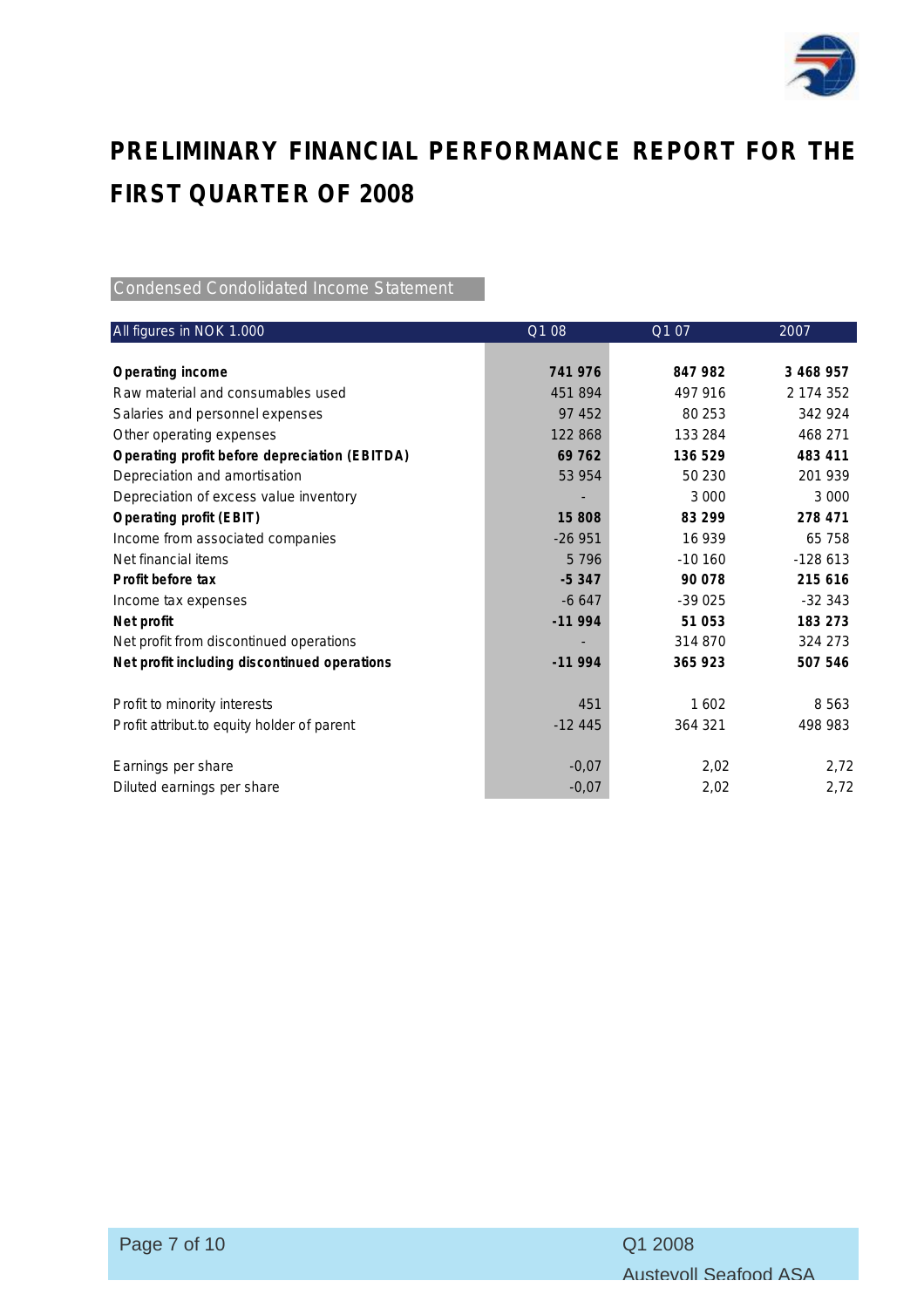

# Condensed Condolidated Balance sheet

| All figures in NOK 1.000             | Q1 08         | $\overline{Q1}$ 07 | 2007          |
|--------------------------------------|---------------|--------------------|---------------|
|                                      |               |                    |               |
| Assets                               |               |                    |               |
| Intagible assets                     | 1 582 909     | 1 384 616          | 1 624 499     |
| Vessels                              | 680 820       | 684 442            | 708 906       |
| Property, plant and equipment        | 1897618       | 1755890            | 1866867       |
| Investments in associated companies  | 2 379 249     | 1807263            | 2 352 440     |
| Investments in other shares          | 37 047        | 19822              | 32 124        |
| Other long term receivables          | 60 214        | 63 628             | 67 026        |
| Total non-current assets             | 6 637 857     | 5 715 661          | 6 651 863     |
| Inventories                          | 689 418       | 977 330            | 528 055       |
| Accounts receivables                 | 491 749       | 483820             | 390 218       |
| Other current receivables            | 222 005       | 269 165            | 201 983       |
| Cash and cash equivalents            | 864 827       | 1 421 607          | 1 040 911     |
| Total current assets                 | 2 268 000     | 3 151 922          | 2 161 167     |
| <b>Total assets</b>                  | 8 905 857     | 8 8 6 7 5 8 3      | 8 8 1 3 0 3 0 |
| Equity and liabilities               |               |                    |               |
| Share capital                        | 92 159        | 92 159             | 92 159        |
| Share premium fund                   | 3 083 918     | 3 081 049          | 3 083 918     |
| Retained earnings and other reserves | 927 608       | 994 123            | 965 313       |
| Minority interests                   | 87 633        | 84 802             | 87 221        |
| <b>Total equity</b>                  | 4 191 318     | 4 252 133          | 4 228 611     |
| Deferred tax liabilities             | 492 680       | 506 134            | 514 762       |
| Pension obligations                  | 19 383        | 15853              | 18 089        |
| <b>Borrowings</b>                    | 2 599 330     | 2 368 594          | 2 380 534     |
| Other long-term liabilities          | 19 331        | 32 040             | 20 519        |
| Total non-current liabilities        | 3 130 724     | 2 922 621          | 2 933 904     |
| Short term borrowings                | 646 509       | 681 507            | 937 140       |
| Overdraft facilities                 | 373 932       | 378 614            | 284 537       |
| Account payable                      | 386 614       | 449 645            | 267 967       |
| Other current liabilities            | 176 761       | 183 063            | 160 872       |
| <b>Total current liabilities</b>     | 1 583 815     | 1 692 829          | 1 650 515     |
| <b>Total liabilities</b>             | 4 7 1 4 5 3 9 | 4 615 450          | 4 5 8 4 4 1 9 |
| Total equity and liabilities         | 8 905 857     | 8 867 583          | 8 813 030     |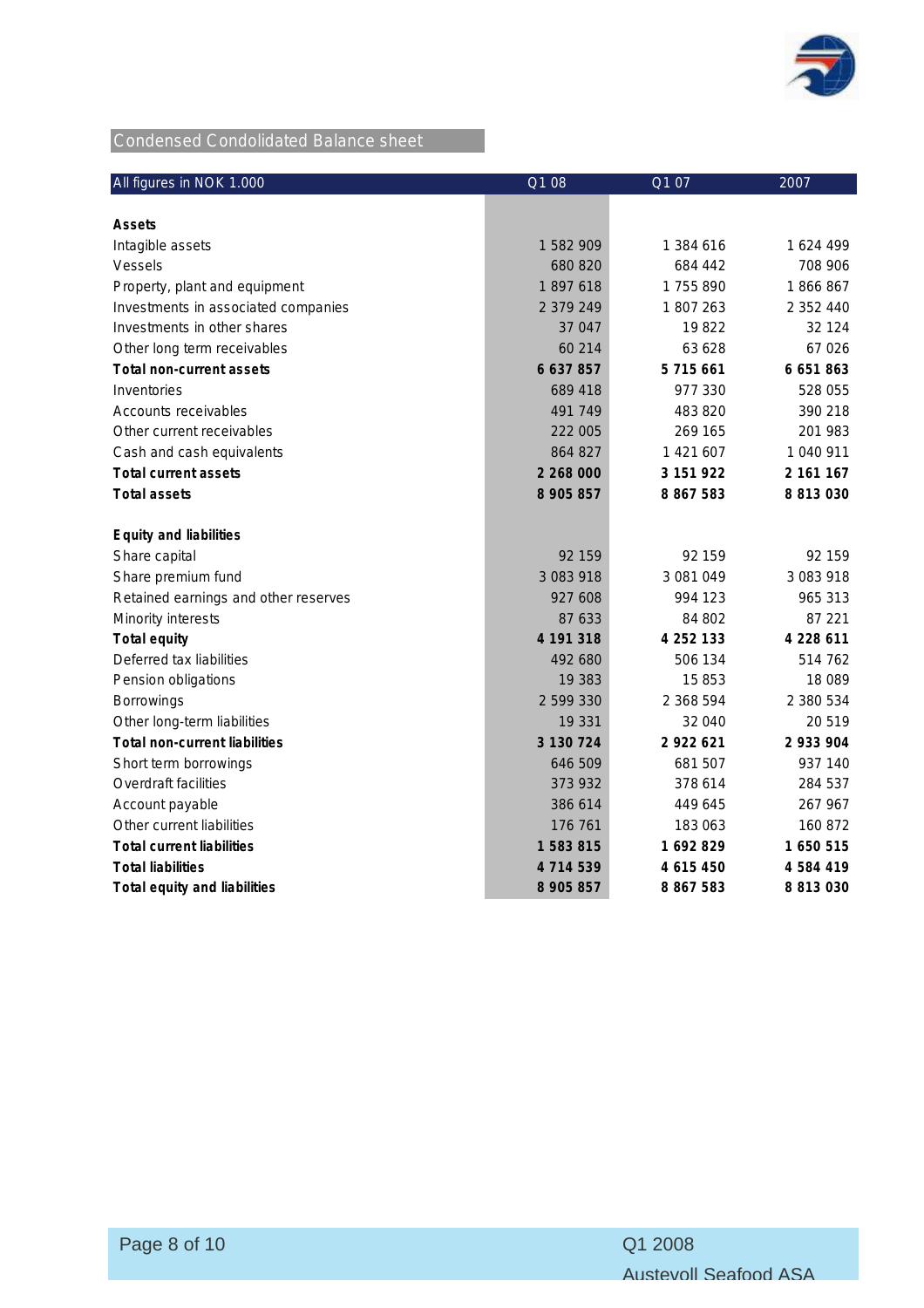

### Condensed Condolidated Cash flow statement

| All figures in NOK 1.000                         | Q1 08     | Q1 07      | 2007         |
|--------------------------------------------------|-----------|------------|--------------|
|                                                  |           |            |              |
| Net cash flow from operating activities          | $-62654$  | $-403925$  | 277 166      |
| Net cash flow from investing activities          | $-128840$ | $-1097972$ | $-2$ 195 459 |
| Net cash flow from financing activities          | 15 4 12   | 1512011    | 1 547 710    |
|                                                  |           |            |              |
| Net change in cash and cash equivalents          | $-176082$ | 10 114     | -370 583     |
|                                                  |           |            |              |
| Cash and cash equivalents at beginning of period | 1 040 910 | 1 411 493  | 1 411 493    |
| Cash and cash equivalents at period end          | 864 828   | 1 421 607  | 1 040 910    |

### Condensed Consolidated Statement of changes in Equity

| All figures in NOK 1.000                                           | Q1 08         | Q1 07         | 2007      |
|--------------------------------------------------------------------|---------------|---------------|-----------|
| Equity period start                                                | 4 2 2 8 6 1 1 | 3 637 000     | 3 637 000 |
| Profit for the period                                              | $-11994$      | 365 923       | 507 546   |
| Currency translation differences                                   | $-25268$      | $-38961$      | $-187941$ |
| Other gains and losses charged directly to equity                  |               |               | $-153$    |
| Minority interests arising from business combinations              |               |               | 2 2 9 1   |
| Revaluation of existing interests related to business combinations |               |               | $-579$    |
| New equity from cash contribution and contribution in kind         |               | 295 547       | 277824    |
| Expenses related to share issues (net of tax)                      |               | $-7.376$      | $-7.377$  |
| Total changes of equity in the period                              | $-37262$      | 615 133       | 591 611   |
| Equity at period end                                               | 4 191 349     | 4 2 5 2 1 3 3 | 4 228 611 |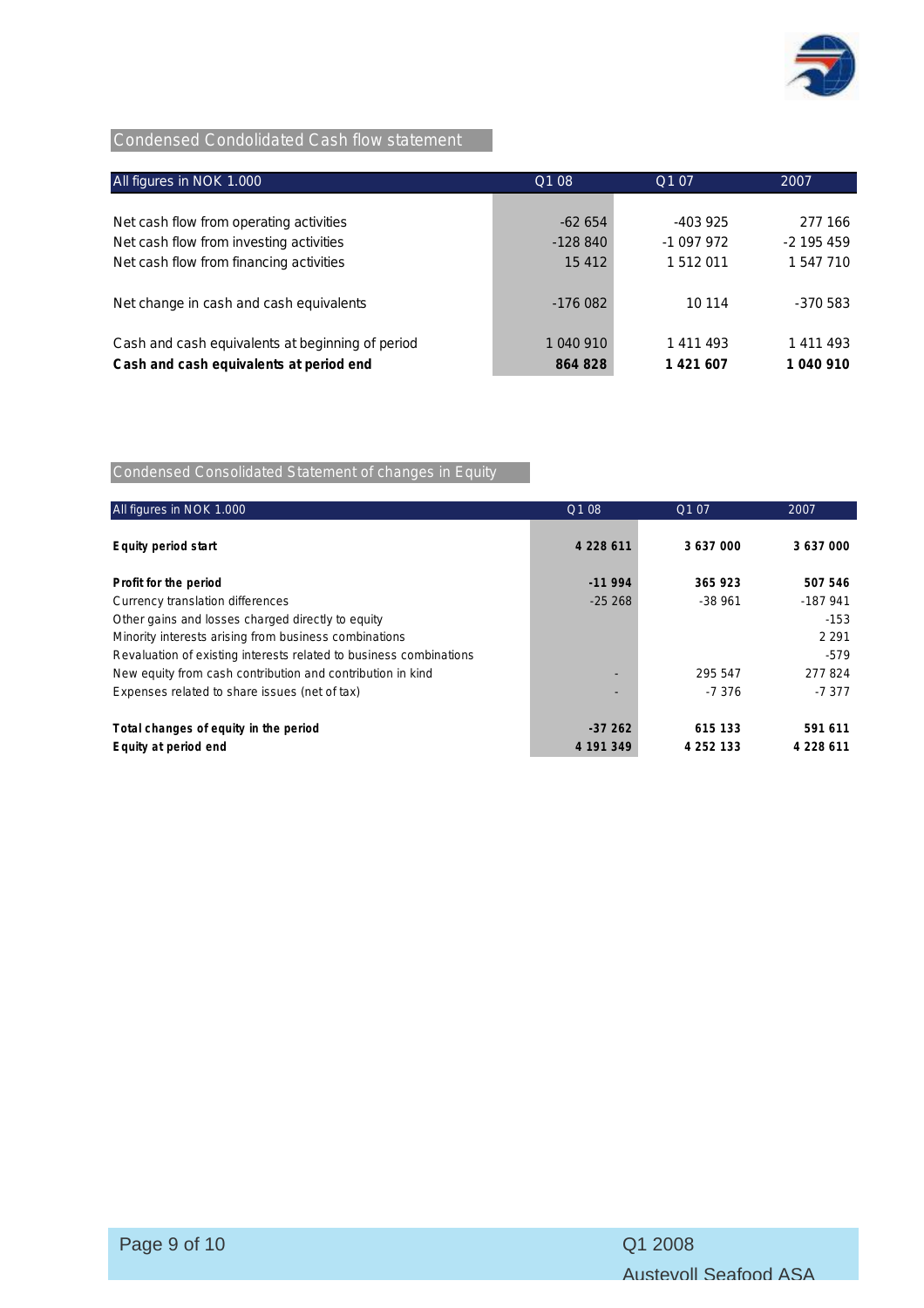

# Segment information (all figures in NOK 1.000)

| Fishmeal and oil                     | Q1 08   | Q1 07   | 2007      |
|--------------------------------------|---------|---------|-----------|
|                                      |         |         |           |
| Operating revenue                    | 448 821 | 424 728 | 2 085 111 |
| <b>EBITDA</b>                        | 62 224  | 104 062 | 407 874   |
| EBITDA %                             | 14 %    | 25 %    | 20 %      |
| EBIT                                 | 28 3 14 | 73 609  | 280 957   |
| EBIT %                               | 6%      | 17 %    | 13 %      |
|                                      |         |         |           |
| Volumes sold fishmeal and oil (tons) | 78 384  | 60 336  | 300 029   |

| <b>Human Consumption</b>          | Q1 08   | Q1 07     | 2007      |
|-----------------------------------|---------|-----------|-----------|
|                                   |         |           |           |
| Operating revenue                 | 139 304 | 240 161   | 751 215   |
| <b>EBITDA</b>                     | 10 0 27 | 43 760    | 116 398   |
| <b>EBITDA %</b>                   | 7 %     | 18 %      | 15 %      |
| EBIT                              | $-6119$ | 25 539    | 57 083    |
| EBIT %                            | $-4%$   | 11 %      | 8 %       |
|                                   |         |           |           |
| Volumes sold;                     |         |           |           |
| Canning (cases)                   | 639 437 | 1 194 206 | 4 022 570 |
| Frozen fish (tons)                | 827     | 7840      | 28 2 23   |
| HC and LC Omega 3 products (tons) | 391     | 382       | 1413      |

| Trading           | Q1 08   | Q1 07   | 2007     |
|-------------------|---------|---------|----------|
|                   |         |         |          |
| Operating revenue | 185 762 | 232 395 | 710 287  |
| <b>EBITDA</b>     | 1 1 4 3 | $-4965$ | $-24572$ |
| EBITDA %          | 1%      | $-2\%$  | $-3%$    |
| <b>EBIT</b>       | $-2164$ | $-8281$ | $-39773$ |
| EBIT %            | $-1%$   | $-4%$   | $-6\%$   |

| Not allocated/elimination | Q1 08    | Q1 07    | 2007     |
|---------------------------|----------|----------|----------|
|                           |          |          |          |
| Operating revenue         | $-31911$ | -49 301  | -77 656  |
| EBITDA                    | $-3632$  | $-6.327$ | $-16290$ |
| EBIT                      | $-4223$  | $-7567$  | -19 797  |

| <b>Total Group</b> | Q1 08   | Q1 07   | 2007      |
|--------------------|---------|---------|-----------|
|                    |         |         |           |
| Operating revenue  | 741 976 | 847 983 | 3 468 957 |
| <b>EBITDA</b>      | 69 762  | 136 530 | 483 410   |
| EBITDA %           | 9%      | 16%     | 14%       |
| <b>EBIT</b>        | 15 808  | 83 300  | 278 470   |
| EBIT %             | 2%      | 10 %    | 8 %       |

ī

Page 10 of 10 Q1 2008 Austevoll Seafood ASA